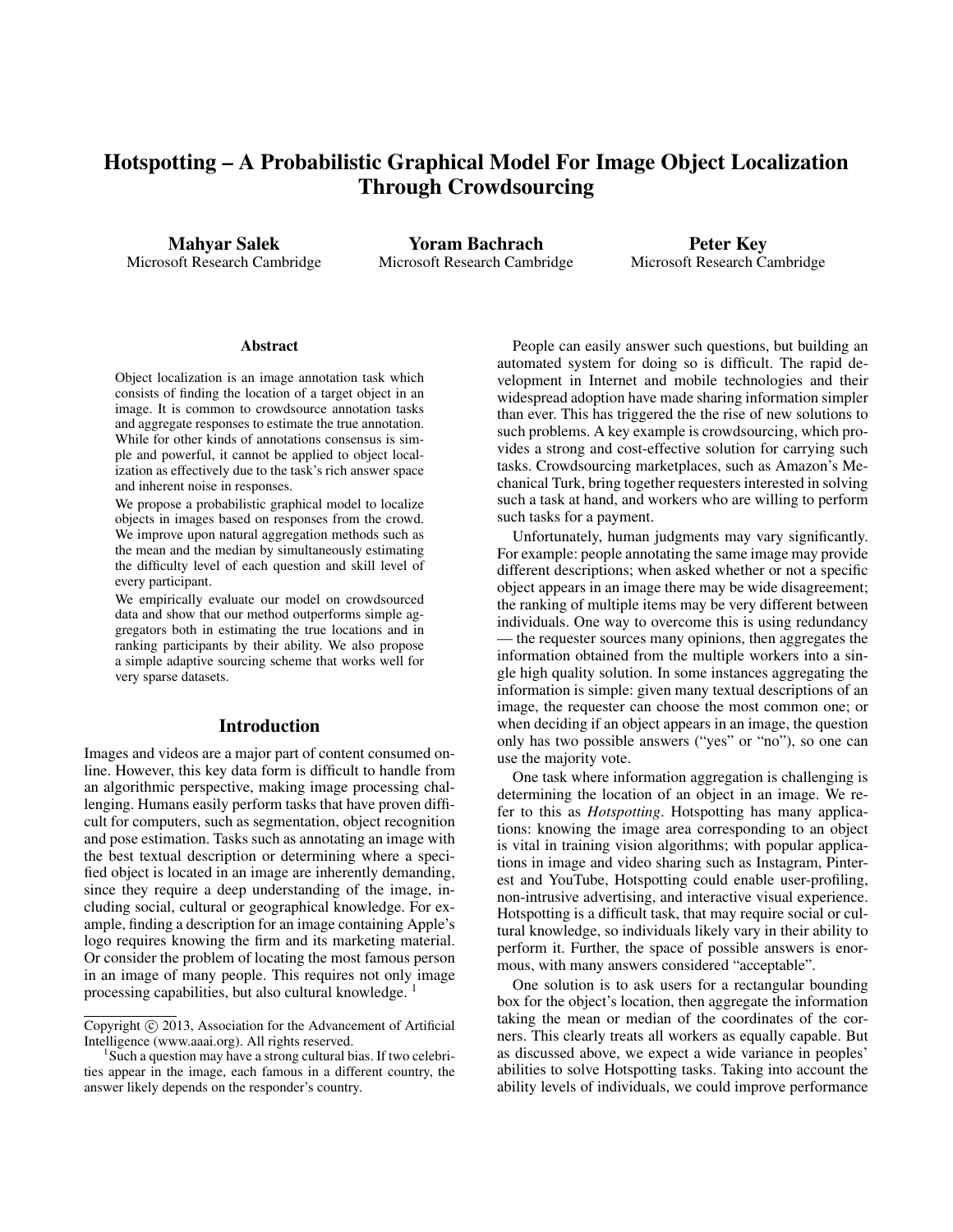by giving more weight to the opinions of high-aptitude individuals. But how could we gain such knowledge?

Our contribution: We propose a machine learning model for information aggregation in Hotspotting tasks. Our approach is based on a probabilistic graphical model that simultaneously estimates the locations of the objects in the images, the difficulty level of each image and the abilities of the people performing the task. We evaluate empirically our model's ability to infer object locations and rank participants by ability using a crowdsourced dataset. Our data was captured using Amazon's Mechanical Turk, asking 168 participants to each answer 50 Hotspotting questions (i.e. 50 different image-object pairs). We show that our method outperforms simple aggregators, both in estimating the true locations and in ranking participants. We also show that the quality of our method improves as more data (in the form of responses by participants) is fed into the model, but that the quality curve quickly saturates, so the returns from each additional participant diminish. Finally, we discuss solutions for tight budget constraints that allow only sourcing few opinions and show that in such cases a simple aggregator can perform well when sourcing the data in an adaptive way.

Hotspotting Tasks: A Hotspotting problem consists of a set of images, each containing a target object. The goal is to find the location of the object in each image. We make the simplifying assumption that the location is captured by a bounding box, so it can be expressed by the corners of a rectangle. The data comprises the responses of multiple participants to each of the images. We call each image-object pair an *item*, and each person providing responses a *participant*. Each participant examines every item, and chooses the location for the target object to the best of their ability. Given a sequence  $Q$  of items, and a set  $P$  of participants, we have  $|Q| \cdot |P|$  locations, each of which is a tuple  $R_{pq} :=$  $(x^{tl}, y^{tl}, x^{br}, y^{br})$  where  $(x^{tl}, y^{tl})$  are the x and y coordinates of the top left corner, and  $(x^{br}, y^{br})$  are those of the bottom right corner. The output is a set  $Y = (y_1, \dots, y_{|Q|})$ of estimated object locations, where each  $y_q$  is a 4-tuple of Cartesian coordinates for the object in item  $q$ .

## DALE: Difficulty, Ability and Location

We propose a probabilistic graphical model for Hotspotting tasks, which we refer to as the Difficulty-Ability-Location-Estimation model, or DALE for short. In addition to the participants' responses regarding the location of each object, our model may also have access to "ground truth" information, in the form of the correct location of some of the objects. This allows the DALE model to improve its estimation regarding the location of the *other* objects (i.e. the ones not in the "ground truth" set), as this information is useful for better estimating the participants' ability levels, which in turn is valuable for estimating the locations of the other objects. The output of the model includes the estimated location of each object  $Y = (y_1, \ldots, y_{|Q|})$ , and additional information including the difficulty level of each item and the ability levels of each of the participant. The correct object locations, item difficulty levels and abilities of participants are modeled as *unobserved random variables*, whereas the responses of the participants are *observed variables*.

The model's structure is determined by conditional independence assumptions regarding the variables. In landmark work (Pearl 1988) introduced Bayesian Networks (also called directed graphical models), encoding assumptions of conditional independence through a graph where each vertex represents a variable and where edges represent dependencies between the variables. Our model is based on the extension of Bayesian Networks called a factor graph (see (Koller and Friedman 2009)), which describes the factorial structure of the joint probability distribution among the variables. Once we define the model's structure as a factor graph and set the observed variables to the observed values, namely the responses of the participants, approximate message passing (Koller and Friedman 2009) allows inferring marginal probability distributions of the target unknown variables: the true locations of the objects in the images, the ability of each participant, and the difficulty of each item.

The Graphical Model: Each participant expresses her opinion regarding an object's location by choosing a bounding box for each item. Even a participant fully aware of an object's location is unlikely to draw the exact bounding box for the "true location" (if such a notion even exists). However, such informed participants tend to choose a bounding box whose corners are close to the corners of the "true" bounding box. In other words, if a participant correctly recognizes the object, the closer a location is to the true corner of the object, the higher the probability of the participant to select it. Given the bounding box representing the object's true location and the one provided by the participant, we measure the distance between the two using *Jaccard Similarity* (described below). Using this notion we can phrase our assumption as follows: a participant who is aware of the object's true location is likely to select a bounding box that is "close" to the true bounding box (i.e. the bounding boxes are likely to have a high Jaccard similarity).

We model the process by which a participant  $p \in P$ chooses the locations for each item  $q \in Q$ . The location participant p assigns to item q, denoted by  $r_{pq}$ , is comprised of the bounding box corners  $(x_{pq}^{tl}, y_{pq}^{tl}, x_{pq}^{br}, y_{pq}^{br})$ . We assume every participant has an underlying ability  $a_p \in \mathbb{R}$  which determines her ability to recognize the correct location of each item  $q \in Q$ , and that each item q has an inherent difficulty  $d_q \in \mathbb{R}$  which determines how likely it is that a participant  $p \in P$  would correctly recognize the object's location. Our modelling is based on a simple generative process: the participant's ability is sampled from a Gaussian distribution reflecting the distribution of ability levels in the population of participants; the item's difficulty is sampled from a Gaussian distribution reflecting the distribution of item difficulty levels; a "performance noise" for each participant-item pair, which may be positive or negative, is added to the participant's ability. If this ability plus the random noise exceeds the sampled difficulty of the item, the participant recognizes the object's location and selects the true corners perturbed by small Gaussian noise (reflecting judgement errors or inaccuracy); if they do not know the location, they give a random answer (based on the middles of grid quadrants with a large perturbing noise). Hence, DALE is defined as a joint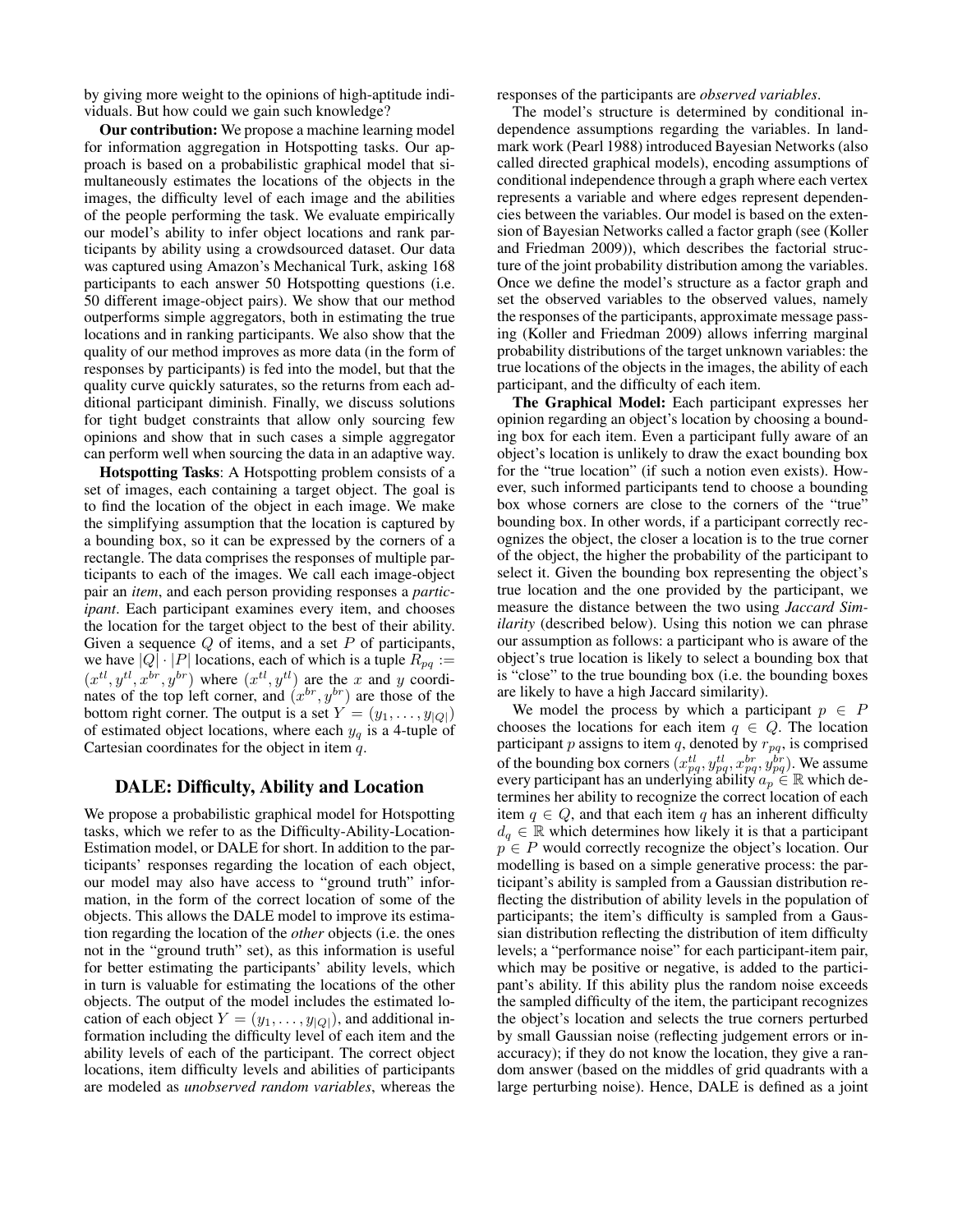

Figure 1: Factor graph for the difficulty-Ability-Location-Estimation (DALE) model.

probabilistic model. The factor graph is given in Figure 1. It has two parts. The first part models the ability of a participant  $p$  to correctly recognize the object's location in the image  $q$  (left of Figure 1), and the other ties the location of the bounding box given by the participant  $p$  for item  $q$  to whether they recognized the object or not, as represented by the variable  $c_{pq}$ .  $c_{pq}$  takes on Boolean values: 1 when the participant  $p$  recognizes the object's location in item  $q$ , and 0 when they don't. Recognizing the correct location is modeled as an interaction of the ability  $a_p \in \mathbb{R}$  of participant p, and the difficulty  $d_q \in \mathbb{R}$  of item q. We assume the variable depends on the difference  $t_{pq} := a_p - d_q$  via the following equation:

$$
P(c_{pq} = T | t_{pq}, \tau_q) := \int_{-\infty}^{\infty} \phi(\sqrt{\tau_q}(x - t_{pq})) \theta(x) dx
$$

$$
= \Phi(\sqrt{\tau_q} t_{pq}). \tag{1}
$$

Here  $\phi$  is the standard Gaussian density  $\phi(x)$  := √  $\overline{2\pi}^{-1}$  exp $(-x^2/2)$ ,  $\Phi$  denotes the sigmoidal cumulative Gaussian distribution  $\Phi(t) := \int_{-\infty}^{t} \phi(x) dx$ , and  $\theta(\cdot)$  denotes the Heaviside step function. This integral representation indicates an alternative way to view this probability: a binary process resulting from evaluating the step function  $\theta$  on a variable t with an added Gaussian noise of variance  $\tau^{-1}.$ 

The response  $r_{pq}$  is modeled as a mixture of two distributions. If participant  $p$  recognizes the object's location, we constrain her response to be the correct location for object with random Gaussian noise added to each coordinate in the bounding box. Namely, constrained to be  $(x^{tl*} + \epsilon_x^{tl}, y^{tl*} + \epsilon_y^{tl})$  $\epsilon_y^{tl}, x^{br*} + \epsilon_x^{br}, y^{br*} + \epsilon_y^{br}$  where the correct object location is  $y_q = (x^{tl*}, y^{tl*}, x^{br*}, y^{br*}),$  and  $\epsilon_x^{tl}, \epsilon_y^{tl}, \epsilon_y^{br}, \epsilon_y^{br}, \epsilon_y^{br}$  are sampled from a Gaussian distribution (with a mean of zero and a low variance  $\sigma_l^2$ ). The random noise for the x coordinate of the top left corner is shown in Figure 1 as  $dx_{qp}^{tl}$ . A similar variable occurs for the bottom right corner, and two additional variables occur for the  $y$  coordinate noise (these are omitted in the Figure to avoid a cumbersome presentation).

If the participant does not recognize the object's location, we assume the top left corner is randomly chosen from a

Gaussian distribution with wide variance  $\sigma_h^2$ , whose mean location is the middle of the top left quadrant, and the bottom right corner is randomly chosen from a wide variance Gaussian distribution with mean location in the middle of the bottom right quadrant. The mixture is expressed in Figure 1 using a *gate*, marked by a dashed pair of boxes, which switches the factor connecting to  $r_{pq}$ , depending on the state variable  $c_{pq}$  is in. Gates were proposed in (Minka and Winn 2008) as a flexible expression for mixture models in factor graphs. Gates represent conditional independence relations that are context-dependent, and are suited for approximate message passing inference. Note the same gate in Figure 1 controls all the coordinate responses at the same time: if  $c_{pq}$ is true then *all* responses are constrained to be the true answer plus a low variance Gaussian noise.

We discuss how DALE infers the required information. The data is given as triplets of the form participant-itemlocation  $\mathbf{L} := \{l_{p_1q_1}, \ldots, l_{p_nq_m}\}\$  where *n* is the number of participants, m the number of items, and  $l_{p_i q_j}$  is the location participant  $i$  provides for the object in item  $j$  (consisting of the top left  $x$  and  $y$  coordinates and the bottom right  $x$  and y coordinates). We may also obtain a set of "ground truth" locations holding the true location for some items, of the form  $\mathbf{Y} = \{y_{q_{i1},...,y_{q_{ir}}}\}$ , though DALE can operate without these. Given the data  $L$  and  $Y$ , our goal is to obtain approximate posterior (marginal) distributions: the Gaussian distribution  $p(y_q|\mathbf{R}, \mathbf{Y})$  over the correct locations of the objects in all the images; <sup>2</sup> the Gaussian density  $p(a_p|\mathbf{R}, \mathbf{Y})$ over the ability level  $a_p$  of participants p, with means  $\tilde{\mu}_p$  and variances  $\tilde{\sigma}_p^2$ ; the Gaussian density  $p(d_q|\mathbf{R}, \mathbf{Y})$  over the difficulties  $d_q$  of items q with means  $\tilde{\mu}_q$  and variances  $\tilde{\sigma}_q^2$ ; and the Bernoulli distribution  $p(c_{pq}|\mathbf{R}, \mathbf{y})$  of "correctness"  $c_{pq}$ indicating whether participant  $p$  recognized the correct location of the object in item  $q$ , given by success probabilities  $\pi_{pq}$ .

To perform the inference using our DALE model we use approximate message passing (see (Koller and Friedman 2009) for a survey of such approaches). Our implementa-

 ${}^{2}$ By "location" we refer to four Gaussian variables — top left  $x$ , top left  $y$ , bottom right  $x$  and bottom right  $y$ .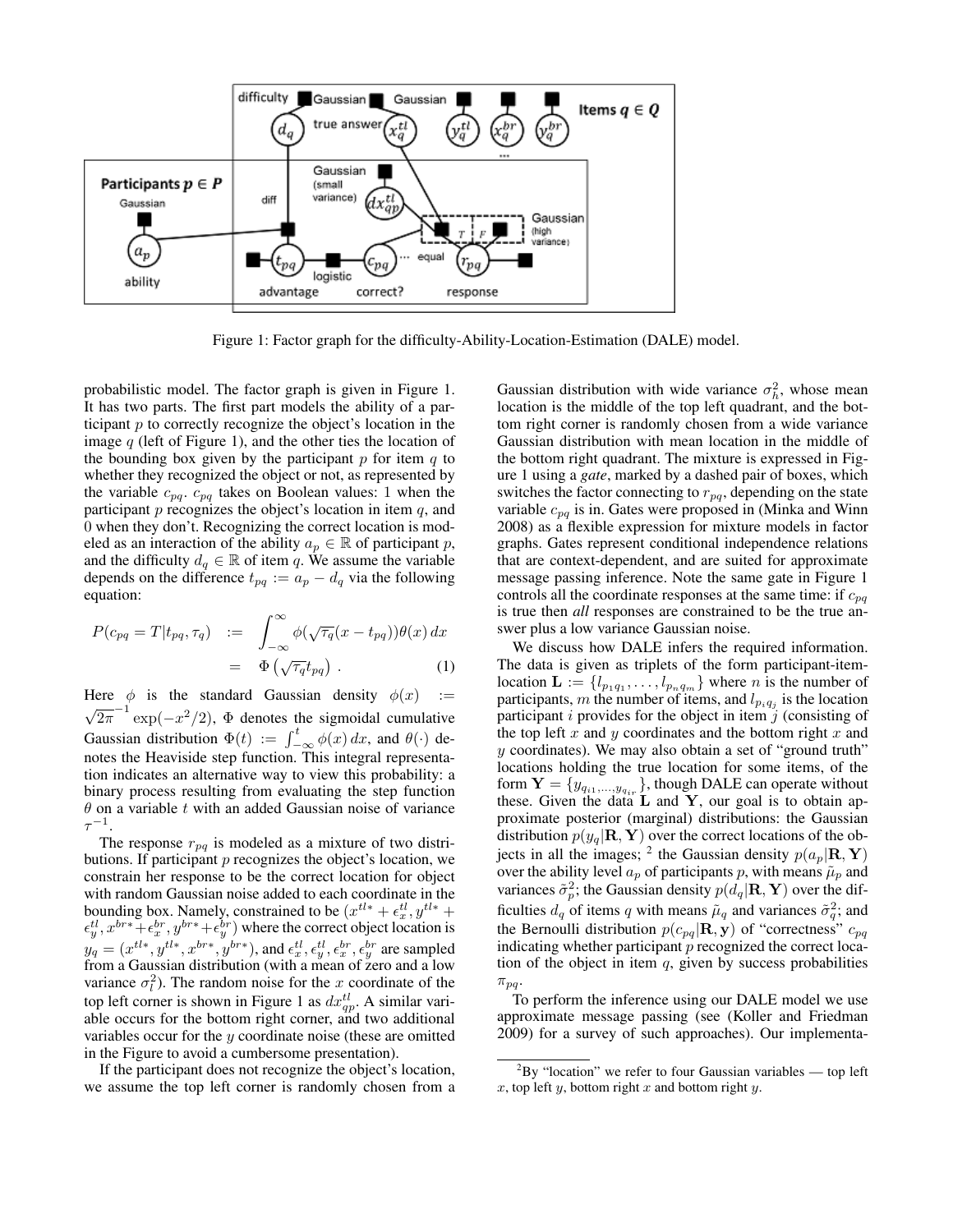tion used Infer.NET (Minka et al. 2010), a toolkit for probabilistic inference. We used the expectation-propagation (EP) algorithm (Minka 2001). EP is an approach for calculating posterior distributions of target variables on an input factor graph that iteratively computes messages passed along the edges, propagating information in the graph. The underlying factor graph in our model is a loopy graph, as we have multiple participants who respond to the same set of multiple questions. In addition, the messages in some of the nodes, such as those connected to the gate, are approximations. Therefore, to obtain the resulting posterior distributions the EP procedure runs iteratively until it converges.

### Empirical Analysis

We tested our DALE model using 168 participants using Amazon's Mechanical Turk. Our Hotspotting set consisted of 50 images, each with a target object. Figure 2, illustrates two example items (finding a partially hidden logo, or finding a pharmacy based on its common sign in Europe, reflecting cultural knowledge). For each of the items, we have carefully marked the true location of the object manually, yielding a set of ground truth answers.



Figure 2: Top: Hotspotting the Lenovo logo in a mall. Bottom: Hotspotting a pharmacy. Participants are expected to have (or acquire) cultural knowledge, exerting effort to locate and mark the target object in a busy scene.

Participants were awarded a performance bonus based on comparing their responses to a "ground truth" set. We used the *Jaccard Similarity* to measure score participants. For sets A, B, the Jaccard similarity is defined as  $\frac{|A \cap B|}{|A \cup B|}$ . In our task the Jaccard similarity is the area in the intersection of the two bounding boxes (zero if non-intersecting) divided by the area of the union of the bounding boxes. We consider an object location to be correct if its bounding box has a Jaccard similarity of at least  $\alpha = 0.5$  with the ground truth. We use the *mean* and the *median* as two natural benchmark aggregators to compare our model with. We measure the quality of each aggregator against the ground truth according to two metrics. First, with Location Quality Metric: Given a threshold parameter  $0 < \alpha < 1$ , the *location quality* is the number of questions for which the aggregator scored above  $\alpha$  in terms of Jaccard similarity to the ground truth. Secondly, using an Ability Quality Metric: Every participant has a Jaccard similarity for each of her items compared with the aggreator's response for that item. Summing these gives a total score per participant, reflecting her overall performance, measured according to the aggregators' inferred object locations. We *rank* participants by total score to get the aggregator's ranking. We then measure the distance between this ranking and the participant ranking based on the ground truth to obtain the aggregator's *ability quality*. We measure distances between two participant rankings (the aggregator's ranking and the ground truth ranking) using *Kendall Tau rank correlation coefficient* (Kendall 1938; Sen 1968). <sup>3</sup> Figure 3 is a histogram of the performance levels of participants, measured by total score (sum of Jaccard similarities to the ground truth). Recall success in an item is defined as having a Jaccard similarity of at least  $\alpha = 0.5$ with the ground truth. The shape roughly follows a Gaussian distribution.



Figure 3: Participants' performance Histogram

We compared DALE's quality with simple aggregators using the two quality metrics, when all aggregators used all 168 participant opinions over all items. The mean aggregator has a very poor performance due to its sensitivity to outliers. To address this, we filtered out  $\beta = 25\%$  of the participants with most extreme locations, in the spirit of robust aggregation (this was done for all aggregators for consistency  $\overline{4}$ ). DALE outperformed all benchmark aggregators, for both the location quality and ability quality metrics (under our choice of parameters), as shown in Figure 4 depicting the aggregator quality metrics on the entire input data. A paired t-test shows that the results for the location quality metric are significant at the  $p = 0.08$  level. A similar comparison of the participant ability ranking shows higher significance  $(p < 0.05)$ , but this should be taken with a grain of salt, as ability rankings are not independent. <sup>5</sup> Figure 4 thus shows that DALE is better than simple heuristics both in determin-

<sup>4</sup>As an equal number of participants from either side is removed, this has no influence on the median.

 $5$ We observed that the ability quality metric of DALE is highest when feeding the entire dataset for low  $\alpha$  values (i.e.  $\alpha$  < 0.5).

<sup>&</sup>lt;sup>3</sup>Kendall Tau is defined as the difference between the number of concordant pairs and the number of discordant pairs normalized by  $\frac{1}{2}n(n-1)$  where *n* is the number of the items in the ranking. It results in a coefficient  $-1 \leq \tau \leq 1$  where agreement in rankings is captures by increasing values of  $\tau$  (-1 showing perfect disagreement and 1 showing perfect agreement).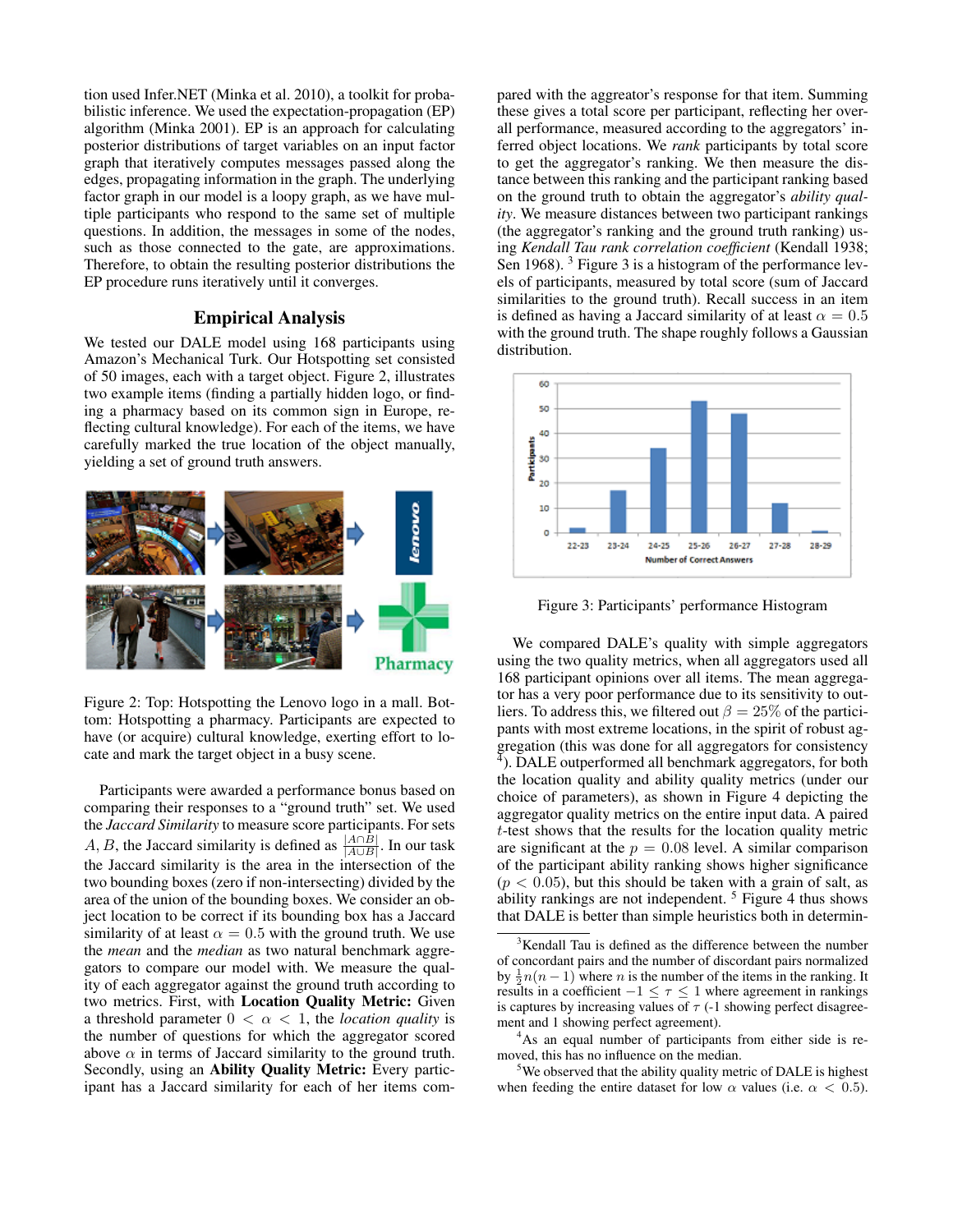ing object locations and in deciding who the stronger participants are. The choice of  $\alpha$  influences the evaluation against other aggregators, but not the learning itself. For different choices of both  $\alpha$  and  $\beta$  we achieve similar results.



Figure 4: Aggregators' quality in the location quality metric and ability quality metric.

DALE's output includes not only the posterior distributions for the object locations, but also those of the participant ability parameters  $a_p$  and item difficulty parameters. These can be used to rank the participants by ability or items by difficulty. Figure 5 shows the ability levels  $a_p$  of the participants, sorted from lowest to highest. It shows that the model infers big differences in ability levels. These inferred abilities cause DALE to infer object locations that depend more on high aptitude participants than low aptitude ones.



Figure 5: Inferred participant abilities (worst to best).

Figure 6 is a scatter plot showing how DALE's participants' ability parameters correlate with their total scores based on the ground truth (i.e. number of items to which the participant responded correctly, based on a threshold Jaccard similarity of  $\alpha = 0.5$ ). The plot shows strong positive correlation, with a Pearson correlation factor of 0.71. Note

that the relation need not be linear, as the ability parameter should not be interpreted as the number of items a participant would answer correctly. We expect the difficulty level of an item to be negatively correlated with the number of participants who responded correctly to the question, and indeed these have a Pearson correlation of −0.38. Unsurprisingly, these plots show that participants who responded correctly to more items tend to be inferred to have higher ability levels, and that questions who were answered correctly infrequently tend to be inferred to have high difficulty.



Figure 6: The correlation between participant's abilities and number of items answered correctly (using  $\alpha = 0.5$ ).

Figure 7 shows how the quality of DALE's output improves as more data is used. The  $x$ -axis shows the number of participants whose data was fed in as input, and the yaxis shows the resulting location quality metric of the output. For any given number of participants on the  $x$  axis, we have sampled 5000 player subsets of that given size. The plot shows the average location quality under these subsets. The plot shows that the DALE model's quality improves as more data is fed in, but that the quality tends to saturate, showing that the gain of adding another participant diminishes.



Figure 7: Location Quality Metric by participation size (number of samples) for  $\alpha = 0.5$  and  $\beta = 0.48$ 

#### Adaptive Sourcing

The discussion regarding Figure 7 indicates that achieving a good performance using DALE requires a large dataset of responses. In many scenarios collecting many responses is

However, for higher  $\alpha$  values (which mean the accuracy has to be very high in order for a response to be considered "correct"), the ability quality metric is improved by screening more outliers. Further, for extremely high or low values of  $\alpha$  ( $\alpha$  > 0.75 or  $\alpha$  < 0.25), the location quality metric of DALE improves when removing more outliers (i.e. increasing  $\beta$ ), making DALE more similar to the median. This may be as a result of having a relatively low number of participants.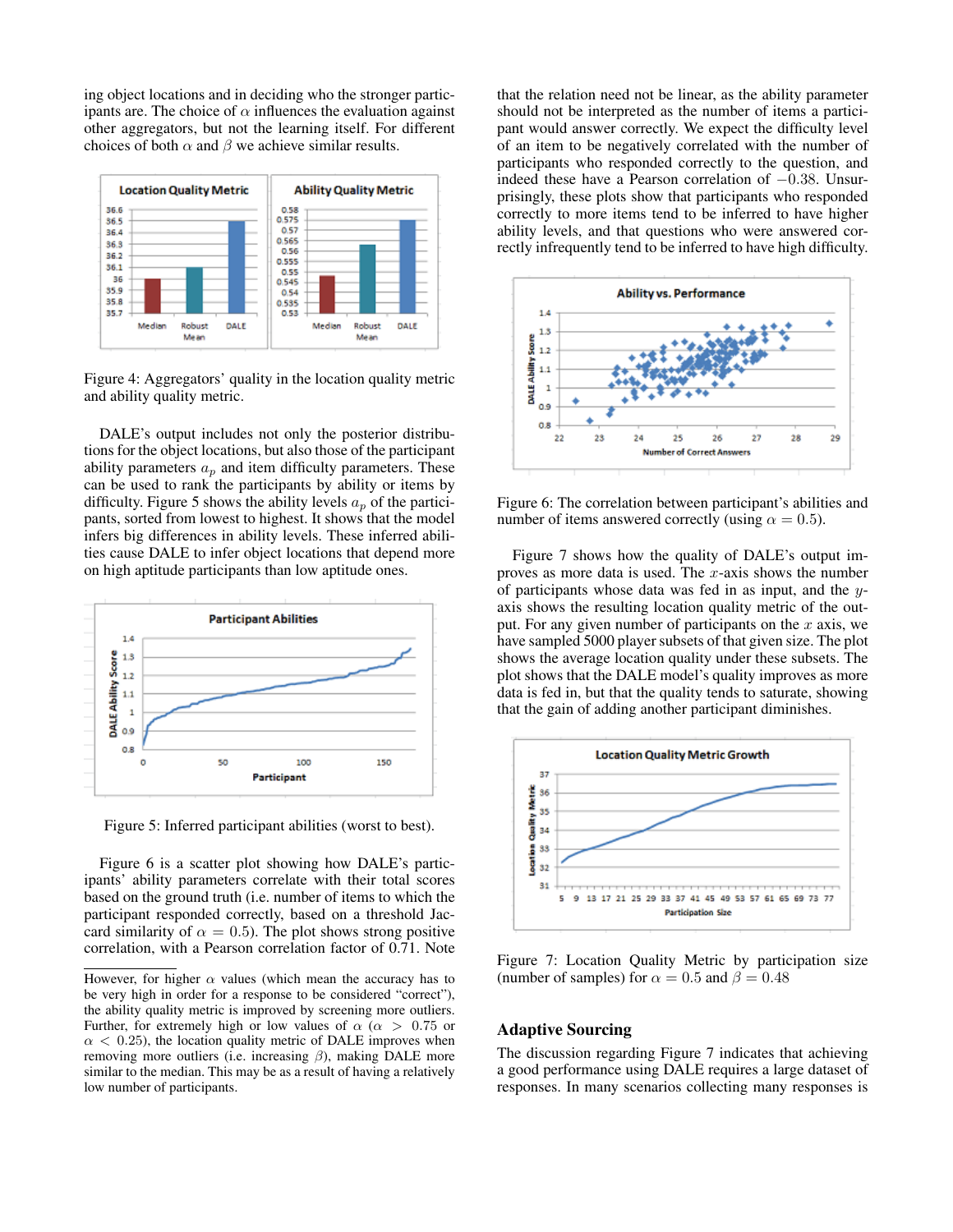costly, so aggregators that have a high quality for very sparse or small datasets may be preferred. We investigate a simple heuristic for "budgeted" settings called *adaptive sourcing*. Suppose we have the budget to get  $b$  responses of a single participant to a single item. Adaptive sourcing is a technique in which we choose an item to be answered that we are most uncertain about. <sup>6</sup> Intuitively, those are the answers on which a consensus has not formed yet. For the space of bounding boxes, we propose a heuristic based on Jaccard similarity to quantify consensus. Let  $\hat{R_q}$  be the aggregate response for question  $q$  using an aggregator of choice, based on the current data at hand. We define  $\psi_a$ , the *confidence level* of item q as  $\sum_{p \in P} \frac{J(R_{pq}, \hat{R}_q)}{|P|}$  where  $J(R_{pq}, \hat{R}_q)$  is the Jaccard index between the aggregate response and that of participant p. This is a measure of agreement, as it measures the average participants' similarity to the aggregated response. Our adaptive sourcing scheme works by iteratively collecting a single response for the current item with minimal confidence,  $q_{\min} := \arg \min_{q \in Q} \psi_q$ . Figure 8 shows the location quality metric of adaptive vs. non-adaptive approaches for the median aggregator, where the non-adaptive approach distributes the budget across all questions uniformly. The  $x$  axis is the number of item responses sourced. Figure 8 clearly shows that the adaptive sourcing outperforms uniform non-adaptive sourcing for any budget.



Figure 8: Performance of adaptive vs. non-adaptive sourcing (using median, and thresholded Jaccard scoring of  $\alpha = 0.5$ ).

#### Related Work

Several approaches for information aggregation were proposed. One prominent method is voting, studied in social choice theory (Sen 1986). One of the earliest results in this field is Condorcet's Jury Theorem which bounds the probability that a set of agents using majority voting would reach the correct decision (Austen-Smith and Banks 1996; McLennan 1998; List and Goodin 2001). The related field of judgment aggregation (List and Puppe 2009) examines aggregating judgments on interconnected propositions given in a formal logic language into collective judgments on these propositions. However, such results are typically restricted to settings where the space of answers is very small,

making voting a tractable mechanism. In our setting the answer space is to big to use such approaches. Various mechanisms were proposed to *incentive* participants to exert effort and provide opinions, including prediction markets (Pennock and Sami 2007), strategyproof learning (Everaere, Konieczny, and Marquis 2007; Dekel, Fischer, and Procaccia 2008) and crowdsourcing contests (Howe 2006; Archak 2010; Chawla, Hartline, and Sivan 2012; Gao et al. 2012). An approach to the incentive problem is *Games with a Purpose* (von Ahn 2006), where games are designed so that data collected could be used as useful inputs for algorithms. (Ahn, Liu, and Blum 2006) proposed Peekaboom, a game designed to incentivize work on Hotpostting tasks. We deal with the orthogonal topic of aggregating information once the agents have already provided their opinions.

Our model outperforms simpler aggregators such as the mean or median by making probabilitic inference on people's ability to solve the Hotspotting task. Psychologists noted that people significantly vary in their ability to perform cognitive tasks (Lubinski 2004; Schmidt and Hunter 2004) and designed tests for measuring human intelligence. The way our DALE model relates a participant's ability and her knowing where the object is located is somewhat reminiscent of "Item Response Theory" from psychology (Hambleton, Swaminathan, and Rogers 1991), which was used to develop such IQ tests. Recent work extends the concept of individual IQ to *collective intelligence* (Woolley et al. 2010). Some computational methods for aggregating opinions have recently been proposed (Lyle 2008; Bachrach et al. 2012a; 2012b; Kosinski et al. 2012; Demartini 2012), but they rely heavily on having a small answer space and thus cannot be used for Hotspotting tasks. Our approach is similar to machine learning approaches for aggregating labels given to images (Whitehill et al. 2009; Raykar et al. 2010; Welinder et al. 2010; Yan et al. 2011), but we exploit the physical / spacial nature of the Hotspotting problem.

#### **Conclusions**

We proposed DALE, a probabilistic graphical model for Hotspotting: determining the locations of objects in images. DALE also models the participant abilities and item difficulties so as to yield accurate results. Though DALE outperforms heuristic techniques given large datasets, its advantage shrinks for sparse datasets. In light of this, we proposed and evaluated an adaptive sourcing approach to Hotspotting, by obtaining opinions for images with least consensus and aggregating information using the median.

Several directions remain open for future work. Can better results be achieved using different noise models and generative processes? Can active learning techniques be used in the DALE mode to achieve an adaptive sourcing scheme that chooses the next opinion to source based on the expected reduction in uncertainty? Could the information regarding question difficulty and participant ability outputted by DALE be used to construct good incentive schemes? Is there a way to combine DALE with algorithms from computer vision to achieve a smaller search space and better results? Finally, Can DALE framework be applied to other domains such as Natural Language Processing?

<sup>&</sup>lt;sup>6</sup>This heuristic mimics an active learning method where we examine the variable that maximizes the expected entropy reduction.